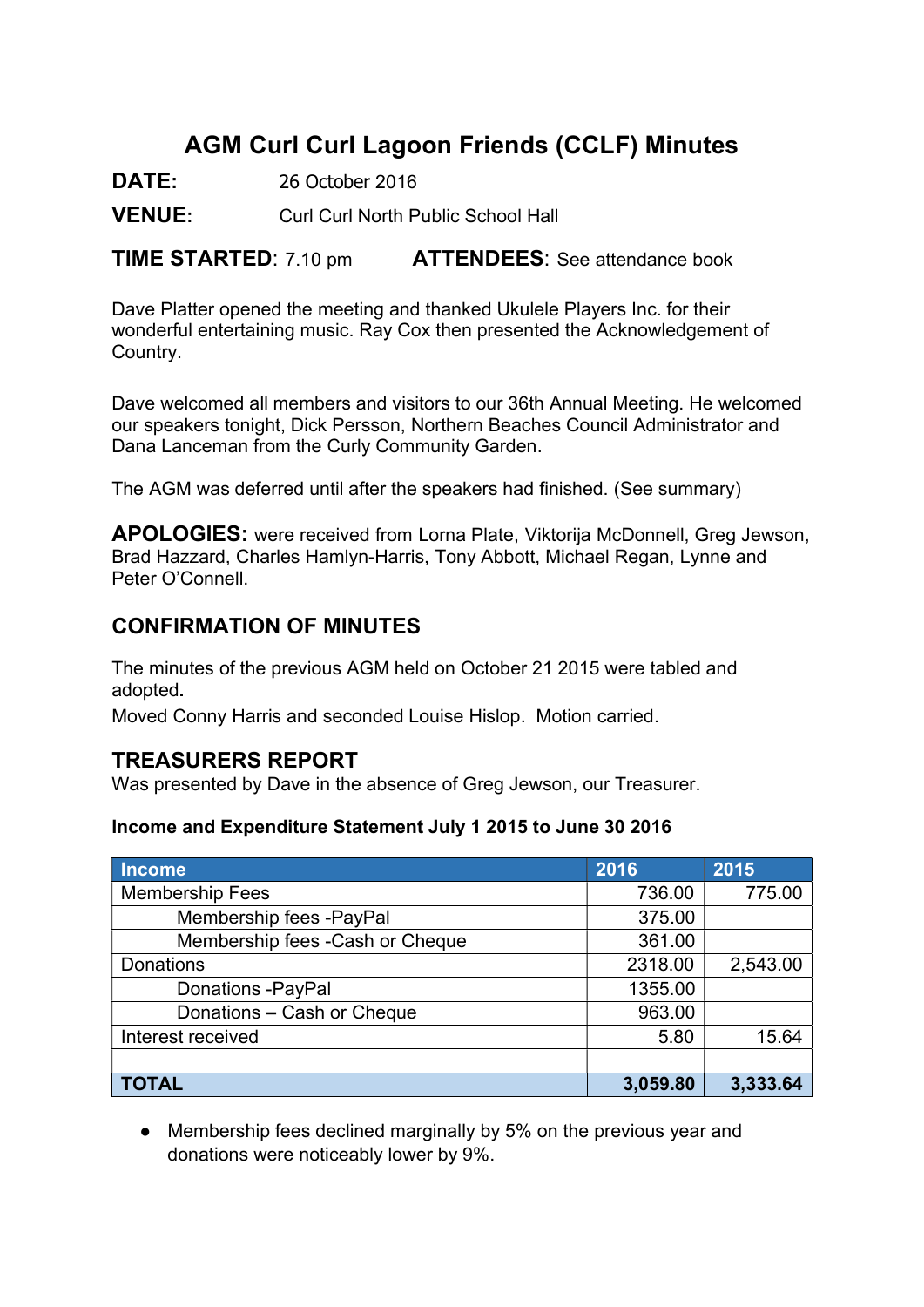● In the year exactly the same number of members paid by PayPal as by cash or cheque, seventy -five each. There is a trend to increased payment by electronic means which benefits the Friends by reducing postage (see costs below) and uses less paper as well.

| <b>Expenses</b>                    | 2016      | 2015     |
|------------------------------------|-----------|----------|
| <b>AGM Expenses</b>                | 285.37    | 347.16   |
| <b>Bank Fees or PayPal fees</b>    | 67.61     | 59.22    |
| Dept. of Fair Trading              | 54.00     | 53.00    |
| Insurance                          | 370.00    | 370.00   |
| <b>Nature Conservation Council</b> | 175.00    | 0.00     |
| <b>Newsletters</b>                 | 1,309.00  | 1,373.00 |
| <b>PO Box Rental</b>               | 121.00    | 115.00   |
| Postage                            | 625.86    | 355.00   |
| <b>Printing and Stationary</b>     | 0.00      | 213.47   |
| Sundry                             | 0.00      | 372.95   |
| <b>Xmas Cards</b>                  | 357.50    | n/a      |
|                                    |           |          |
| <b>TOTAL</b>                       | 3,365.34  | 3256.80  |
|                                    |           |          |
| <b>Surplus for Year</b>            | $-305.54$ | $+74.84$ |

- The increased cost of postage is being looked at with the increased use of electronic receipts where this is possible
- Almost half of the deficit this year can be attributed to our increased financial support to the Nature Conservation Council of NSW.
- Most costs are by and large consistent with the previous year.

### Balance Sheet as at 30 June 2016

| <b>ASSETS</b>                                   | <b>June 30 2016</b> | June 30<br>2015 |
|-------------------------------------------------|---------------------|-----------------|
| Cash On Hand                                    |                     |                 |
| <b>Community Solutions Working</b><br>Account   | 5,220.88            | 5,964.19        |
| <b>Business Cash Reserve Holding</b><br>Account | 50.00               | 50.00           |
| PayPal Account                                  | 437.77              | 0.00            |
| <b>Petty Cash Float</b>                         | 55.00               | 55.00           |
| <b>Less: Liabilities</b>                        | 0.00                | 0.00            |
|                                                 |                     |                 |
| <b>NET ASSETS</b>                               | 5,763.65            | 6,069.19        |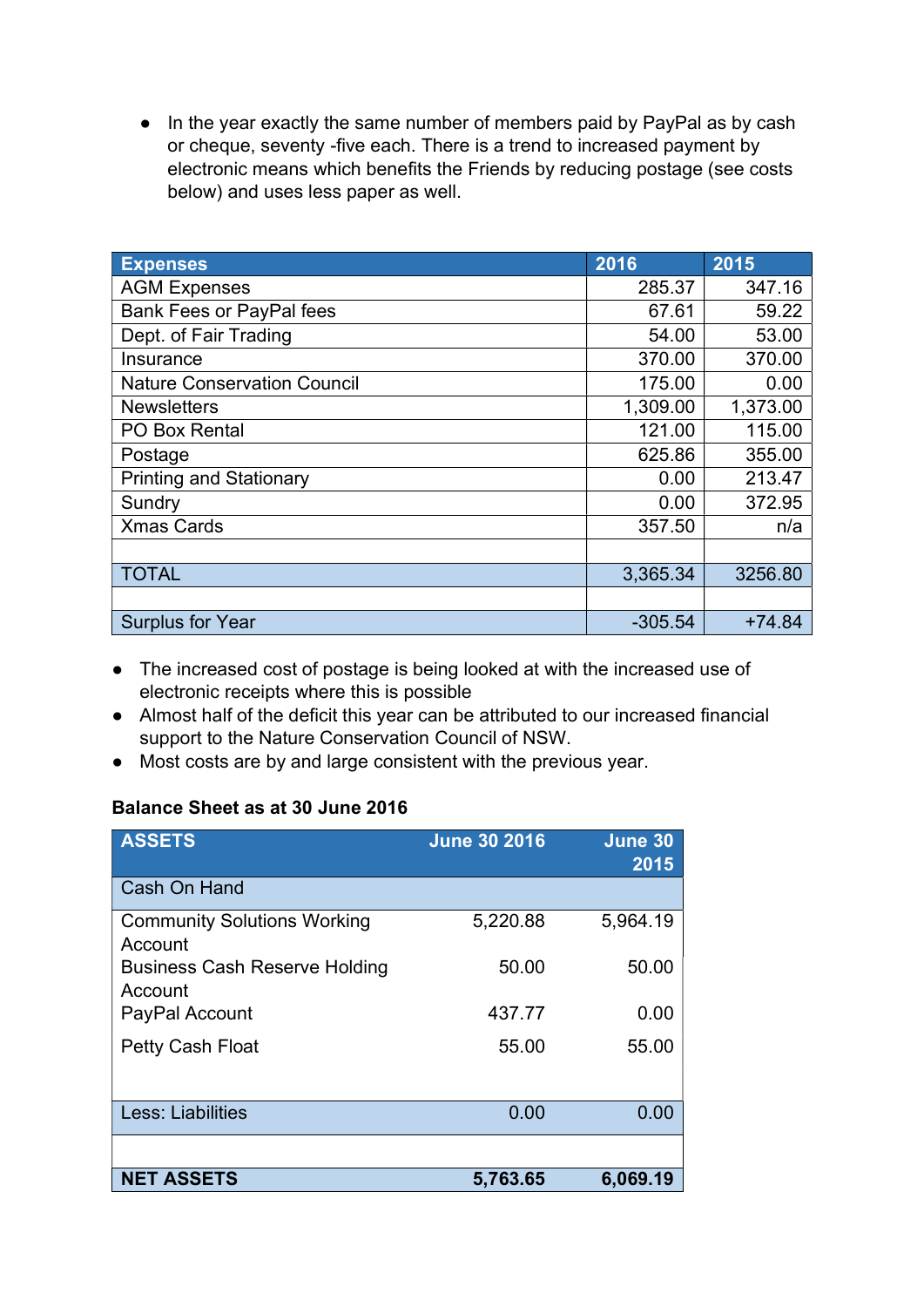| <b>June 30 2016</b> | June 30<br>2015 | June 30<br>2014 |
|---------------------|-----------------|-----------------|
|                     |                 |                 |
| 6,069.19            | 5,994.35        | 5,995.84        |
| $-305.54$           | $+74.84$        | $-1.49$         |
|                     |                 |                 |
| \$5,763.65          | \$6,069.19      | \$5,994.35      |
|                     |                 |                 |

The Treasurer's report was accepted by Chris Thomas and seconded by Paula Cowan. Motion carried.

#### AUDITOR RESOLUTION

The Treasurer has asked that we move a resolution to give the Executive Committee the power to determine whether or not we need an auditor and if so, who that person is. .Moved, Conny Harris Seconded Alicia Parmentier

### PRESIDENTS REPORT

#### Presented by Dave Platter

"I've served as President for three years, and am stepping down after this year in the hopes that someone smarter will take the reins. Your nominations and votes tonight will determine who will be candidate for president and the other offices – so thank you for being here to vote. I'd like to recognize those who have served at great selfsacrifice this year on the executive committee. These are the people who do the work every week to keep this group thriving and to respond to the many challenges our park, lagoon and beaches face - Stephen Brickwood, Deborah Moffat, Ray Cox, Paula Cowan, Harry Elliffe, Greg Jewson, Jane Lush, Viktorija McDonell, Lorna Plate and Pam Rawling.

 I'd also like to thank the volunteers who deliver our newsletter. The old saying goes, "Neither snow nor rain nor heat nor gloom of night stays these couriers from the swift completion of their appointed rounds." Our newsletter volunteers deliver nearly 7,000 newsletters every year, by hand.

Then, there are the bush care volunteers. Twice a month whatever the weather, they are out there working hard to preserve and enhance the little bit of natural bushland we have left. There work is vital to preserving the beauty and integrity of this precious local resource.

I know not everyone could be here tonight, but could I ask the bush care, the newsletter and the executive committee volunteers to please stand so we can give them a round of applause.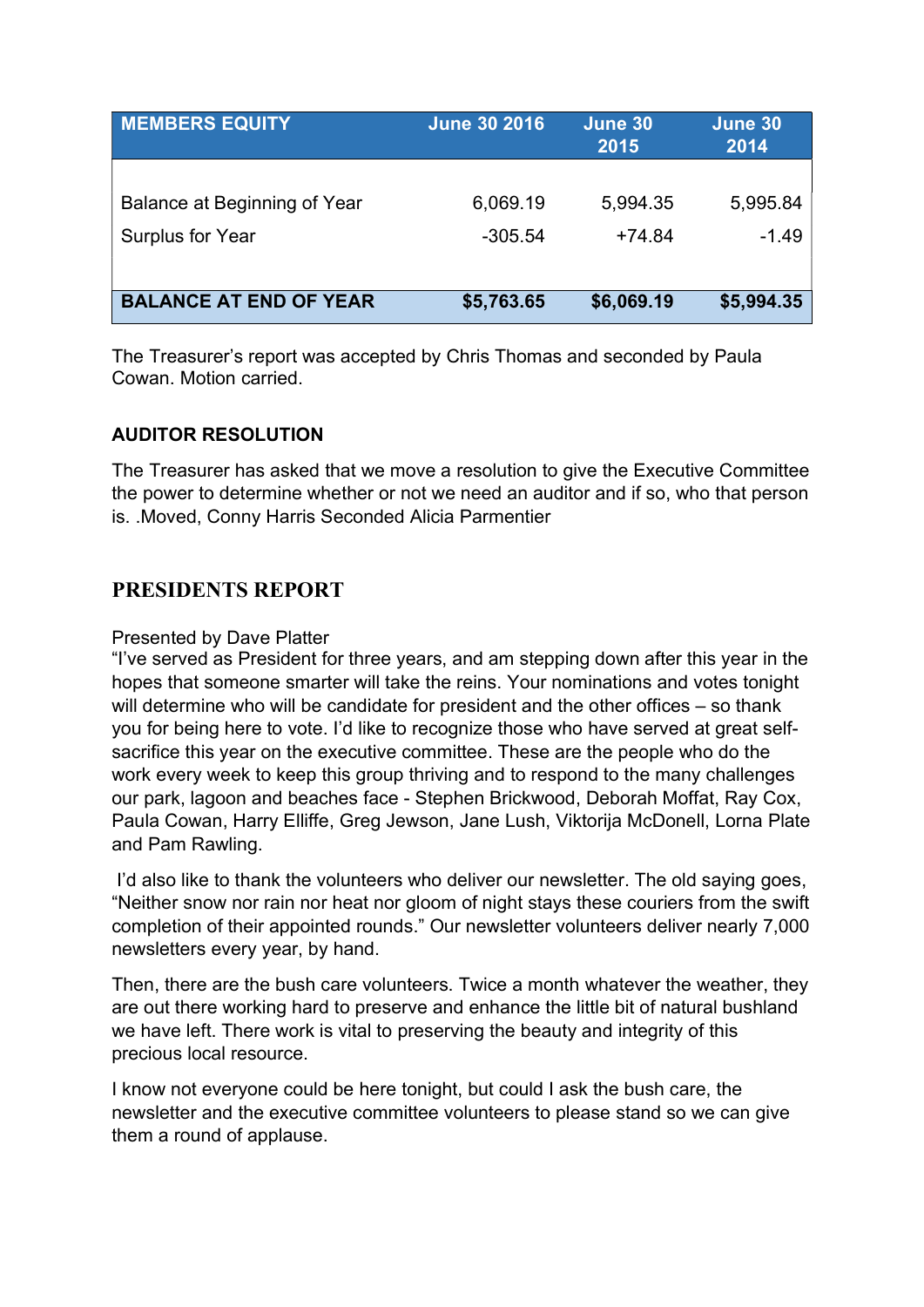The Curl Curl Lagoon Friends is an organization operated by volunteers and sustained by donations. As we have just seen, we are created by the community and we are made of the community. We also fight for the community.

Now, in a little while, after the official business, we'll have more refreshments and a chance to mingle. We are very grateful tonight that 4Pines Brewery, a local legend, has donated three cases of their favorite brews to help us celebrate another great year of fighting the good fight. Please raise a toast to 4Pines as you celebrate later.

Thank you for being here. Thank you for being part of this group. Thank you for caring about the things that matter".

Pam Rawling moved that Dave's address be adopted, seconded Conny Harris, motion carried.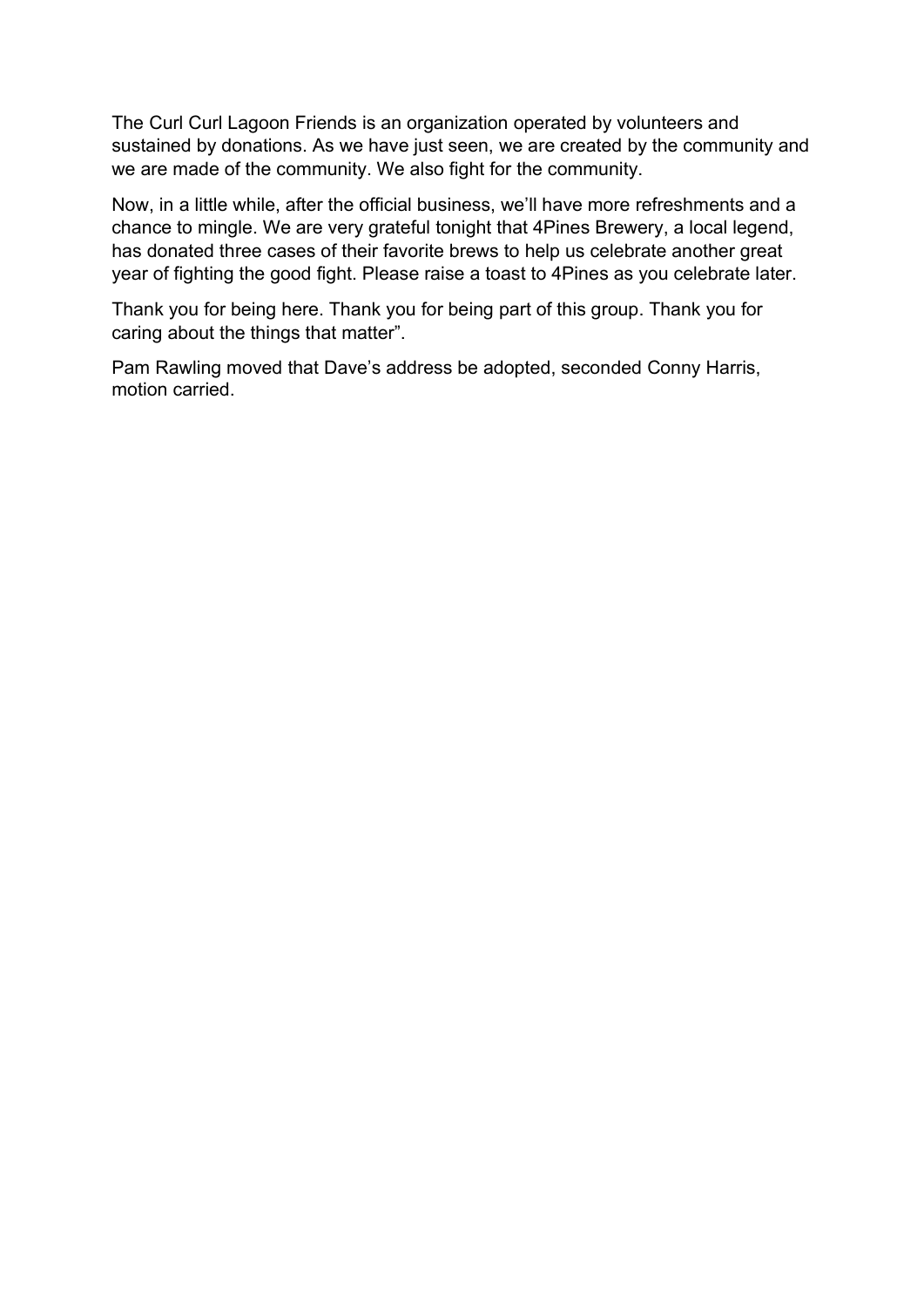# ELECTION OF MEMBERS OF THE EXECUTIVE COMMITTEE 2016/2017

Chris Thomas took the chair for the election of the Executive. In his preamble to the election he explained that the elected members will be sorted into a leadership committee and a volunteer committee. The leadership group will be most active and work day-to-day to push initiatives forward. The volunteer group will be a talented group who want to play more of a supporting role, helping where needed.

Areas the group needs help with include expertise at social media, writing and communication, expertise with Google Sheets, Doc and Drive, grants and funding application experience, graphic design expertise, advice on moving an agenda through local and state government and individuals who just want to make a difference.

Nominations received and elected for the executive were:

- Ray Cox
- Steve Brickwood
- Harry Elliffe
- Lorna Plate
- Pam Rawling
- Deb Moffat
- Dave Platter
- Greg Jewson
- ⎯ Viktorija McDonnell
- Paula Cowan
- Jane Lush
- Louise Hislop
- Susan Stack
- Mark Stack

Chris declared all elected. Decision about roles on the committee deferred until the next Executive meeting

## OTHER BUSINESS

- Paula Cowan thanked Dave for his enormous commitment to CCLF and presented him with an Environmental Warrior Award. Dave and Paula then presented a delighted Pam Rawling with her Environmental Warrior Award.
- There was a request for volunteers for the oyster ball project to be done east of Griffin Rd Bridge.

There being no other business Dave Platter then closed the AGM.

### MEETING CLOSED: 8.15 pm